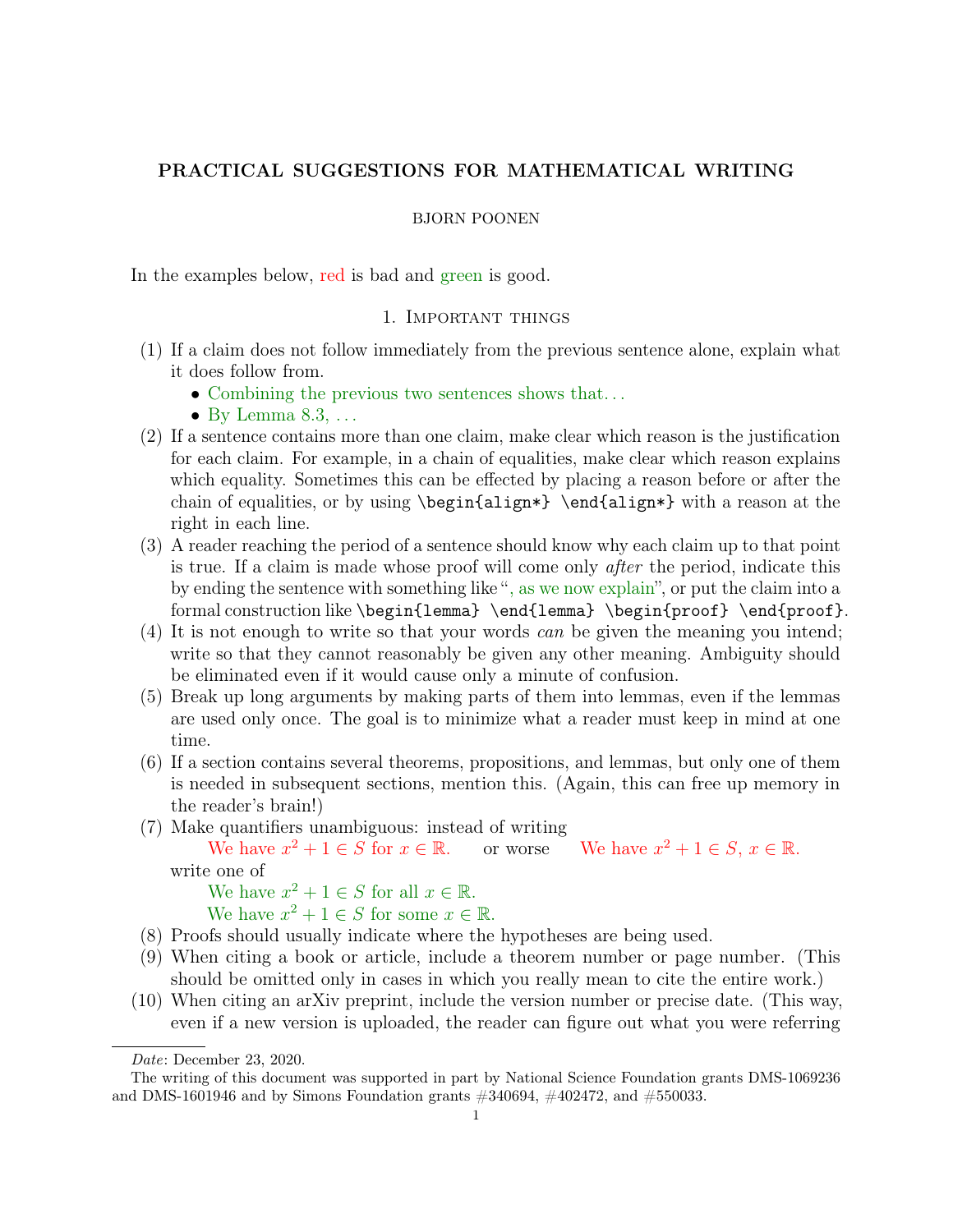to.) When citing a preprint elsewhere on the web, give the URL and date of the manuscript or date downloaded.

(11) Cite "forthcoming work" only if there is a publicly available preprint. (The reason is that sometimes the work ends up not appearing for years or does not appear at all, and the announcement serves to discourage others from working on the problem, which can be damaging to the field: see the third bullet in Section I of the AMS Policy Statement on Ethical Guidelines at [http://www.ams.org/about-us/governance/](http://www.ams.org/about-us/governance/policy-statements/sec-ethics) [policy-statements/sec-ethics](http://www.ams.org/about-us/governance/policy-statements/sec-ethics) .)

### 2. Other things

- (12) Keep theorem statements short. Definitions should precede the theorem in which they are used.
- (13) Keep sentences short. Combine sentences (with ", and" or with a semicolon) only if it helps to clarify the logic or if the sentences are otherwise closely related.
- (14) If an argument involves combining several equalities, string them together in one chain of equalities (in the correct order!), if possible; this can make the logic easier to follow since everyone understands transitivity. The same applies to inequalities.
- (15) The introduction to an article should get to new and interesting theorems as soon as possible. It is OK to postpone definitions to a later "Notation" section (and to refer readers in the introduction to this later section) if those definitions are standard enough that most readers will be able to read the introduction without them.
- (16) If a proof breaks into parts, do the easier parts first.
- (17) When claiming that two objects are isomorphic, specify the map between them explicitly (at least in one direction) and claim that that map is an isomorphism.
- (18) Start induction arguments with base case  $n = 0$  instead of  $n = 1$  if it is easier.
- (19) Usually when people write that something is "clear", it is because they could not figure out a good explanation of why it is true (and sometimes this is because the statement is wrong!) If it really is clear, it is usually not necessary to say that it is clear. If it is not clear (or even if it is), then try to say a few words to give the reason.
- (20) Minimize use of the ", where. . . " construction, in which explanations of notation come after the notation is used. Instead, define variables before they are needed.
- (21) The subject of a sentence or clause cannot consist of words outside a formula together with a fraction of the formula. Example: Instead of

For a quadratic polynomial  $ax^2 + bx + c$ , the discriminant

$$
\Delta = b^2 - 4ac.
$$

in which the subject is "the discriminant  $\Delta$ ", write

For a quadratic polynomial  $ax^2 + bx + c$ , the discriminant  $\Delta$  equals  $b^2 - 4ac$ .

- (22) Do not use abbreviations like WLOG, iff, and s.t. (Those are for blackboard use only, if at all.)
- (23) Do not use logical symbols such as ∃ and ∀, unless you are writing about formal logic and they appear in a logical formula. Instead, write out ∃ as "there exists" (or "there exist"), and so on. See [\[CMOS,](#page-4-0) 12.5].
- (24) Do not start a sentence with a symbol [\[CMOS,](#page-4-0) 12.7]. For example,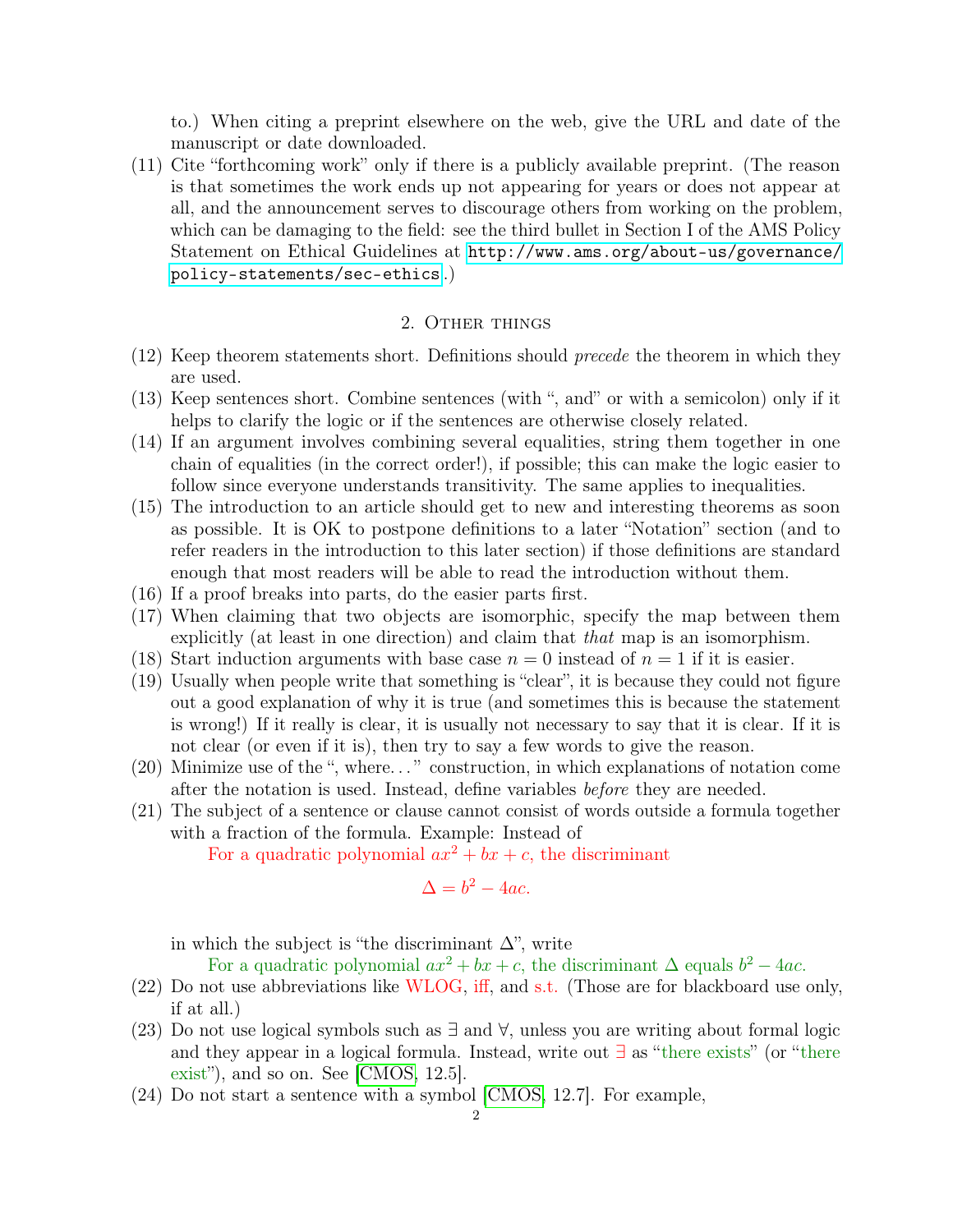### H denotes the Sylow p-subgroup of G.

should not appear as a full sentence.

- $(25)$  Avoid contractions such as "don't" in formal writing.
- (26) Do not use a proof by contradiction when a direct proof would be just as easy.
- (27) Refer to theorems by number instead of writing "the previous theorem", "the proposition above", and the like.

# 3. LAT<sub>F</sub>X issues

(28) Use a single numbering system for all theorems, lemmas, etc., instead of having both a Theorem 1.1 and a Lemma 1.1 in the same paper. This makes statements easier to find, and can help prevent citation errors. LAT<sub>EX</sub> can do this for you: one solution is to put

```
\newtheorem{theorem}{Theorem}[section]
\newtheorem{lemma}[theorem]{Lemma}
\newtheorem{corollary}[theorem]{Corollary}
...
```
in your preamble. (This presumes that you are using amsart or some other AMS document class; otherwise precede all this with \usepackage{amsthm} in your preamble.)

- (29) To get  $Gal(L/K)$  instead of  $Gal(L/K)$ , put  $\DeclarethDperator{\Gal}{Gal}$ once in the preamble and \Gal in the body of the paper each time you need it. (This presumes that you are using amsart or some other AMS document class; otherwise precede all this with \usepackage{amsmath} in your preamble.)
- (30) Use \hfill before \begin{enumerate} if necessary, to prevent misalignment of the first item as in

**Theorem 3.1.** (a) First statement.

(b) Second statement.

- (c) Third statement.
- (31) Instead of f : X \to Y, use f \colon X \to Y for appropriate spacing. Compare  $f: X \to Y$  and  $f: X \to Y$ .
- (32) Try \usepackage{fullpage} in the preamble to fit more on a page without having to set margins manually.
- (33) Try \usepackage{microtype} just before your \begin{document} to allow LATEX to adjust spacing between characters to reduce the number of bad line breaks.
- (34) Finally, if you have mastered everything else, try \usepackage{colonequals} in the preamble and  $\colon$  colonequals as needed in the body. Compare  $:=$  and  $:=$  carefully!!!

### 4. Nitpicks

(35) The words "so that" convey purpose, whereas "such that" just imposes a condition. Each instance of "so that" should be replaceable by at least one of "in order that" and "with the result that".

> Good: We include 0 in N so that N contains the size of every finite set. Bad: An abelian group is a group so that every two elements commute.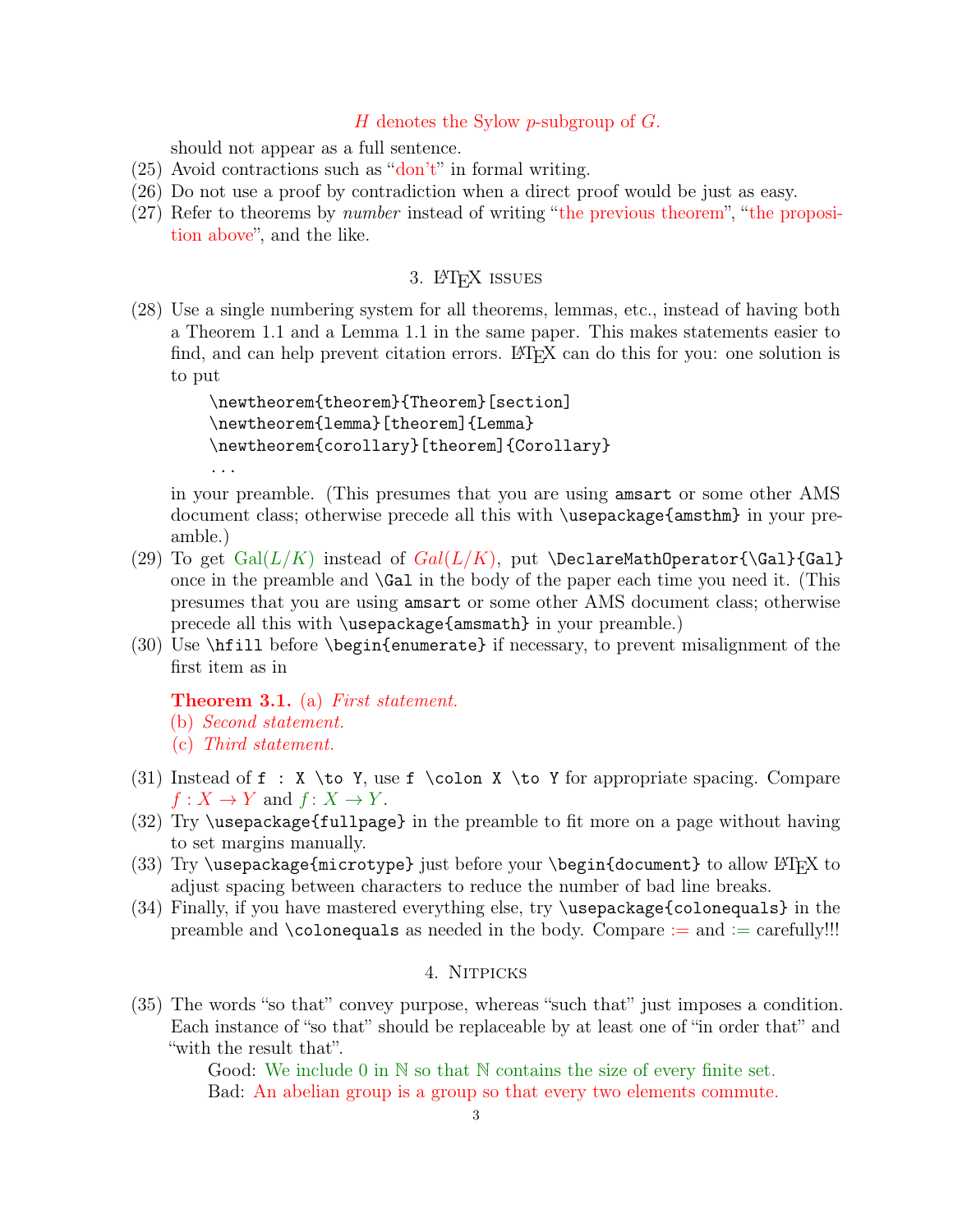- (36) If you are trying only to indicate a logical implication between statements A and B, write "A, so B" instead of "A, so that B" or "A, and so B".
- (37) The word "only" should be placed as close as possible to the word it is modifying. See [\[Kil07\]](#page-4-1) for examples.
- (38) Instead of "Given q an element of G" write "Given an element q of G".
- (39) When referring to a theorem (or proposition or section or  $\dots$ ) by number, capitalize the word "Theorem".
	- "By Section 3.4 and Theorem 5.6, the proposition holds."
	- "By Faltings's theorem,  $X(\mathbb{Q})$  is finite."
- (40) Displaying a formula does not change the punctuation required. Thus, instead of By Theorem 3.2, we have:

$$
\operatorname{Gal}(L/K) \simeq \mathbb{Z}/2\mathbb{Z} \times \mathbb{Z}/2\mathbb{Z}
$$

write

By Theorem 3.2, we have

$$
\operatorname{Gal}(L/K) \simeq \mathbb{Z}/2\mathbb{Z} \times \mathbb{Z}/2\mathbb{Z}.
$$

- (41) "Assume G is a finite group." should be "Assume that G is a finite group." On the other hand, "Assume Hypothesis A." is OK. Similarly, "Assume  $n \geq 1$ ." is OK, because " $n \geq 1$ " serves as a noun unit. The same rules apply to the use of "Suppose". See [\[Wes15\]](#page-4-2) for more details.
- (42) Refer to the 1980s, not the 1980's: see [\[CMOS,](#page-4-0) 9.34].
- (43) I.e. and e.g. should be followed by a comma, at least in American English. Also, if what come before and after are full sentences, then the i.e. or e.g. should be preceded by a semicolon instead of a comma.
- (44) Minimize use of parentheses. For instance,  $\log x$  is better than  $\log(x)$ , and it is traditional to omit parentheses also in some expressions like  $\sin 2x$ . But in  $\sin(x + y)$ , parentheses are necessary.
- (45) Usually it is not necessary to use a centered dot or other symbol for multiplication. For example, write  $(n+1)(n+2)$ , not  $(n+1) \cdot (n+2)$  or  $(n+1) \times (n+2)$ . If both factors are numbers, however, juxtaposition would be confusing, so write  $3 \cdot 7$ .
- (46) Filler words like "We remark that" and "Note that" should be omitted, except when their absence would produce a sentence starting with a symbol.
- (47) If a proof ends with an end-of-proof symbol, then it is not necessary to write "This concludes the proof." or "Thus we are done."
- (48) Fractions in exponents or subscripts should use the slash instead of being stacked vertically [\[CMOS,](#page-4-0) 12.47]. Write  $x^{3/2}$ , not  $x^{\frac{3}{2}}$ .
- (49) Just as an ordered tuple is written  $(2,3,5)$  instead of  $\{2,3,5\}$ , a sequence should be written  $(a_i)_{i\geq 0}$  instead of  $\{a_i\}_{i\geq 0}$ .
- (50) The prefix "non" does not need a hyphen when it appears in common words such as nonempty, nonnegative, nonsingular, nontrivial, and nonzero [\[CMOS,](#page-4-0) 7.85].
- (51) Most numbers in math papers should be written as numerals instead of words [\[Wes15\]](#page-4-2). Exception: If it is a single-digit number being used only as a counting number instead of a mathematical quantity, then it may be spelled out as a word. Example: These